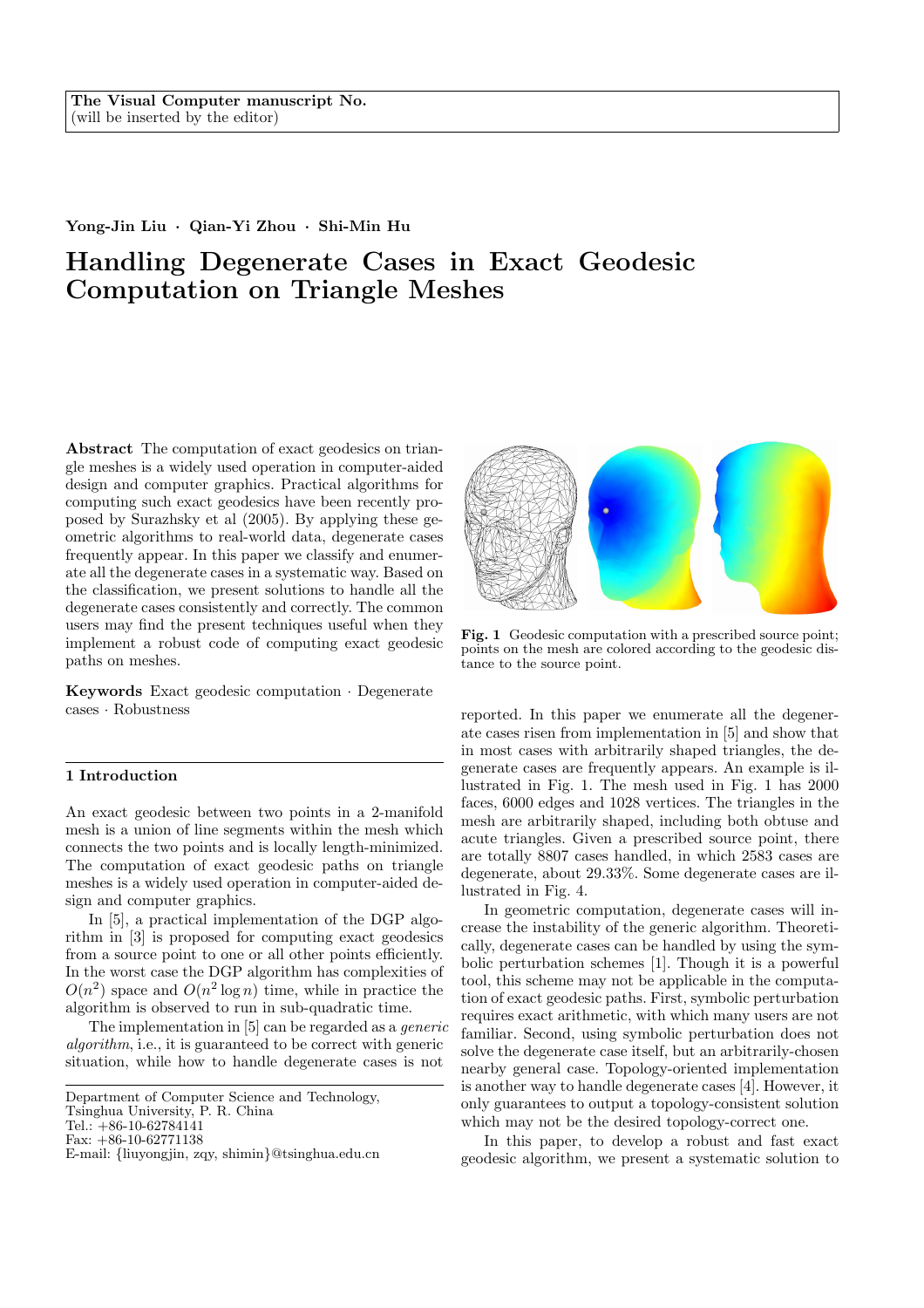

Fig. 2 6-tuple representation  $(b_0, b_1, d_0, d_1, \sigma, \tau)$  of the interval.

efficiently handle all the degenerate cases with floating point computation [6]. By doing so, geometric predicates are treated consistently and thus the implemented algorithm is robust.

# 2 Review of the exact geodesic algorithm

We follow the notation in [5] to quick review the DGP algorithm [3]. Shortest paths on mesh are rays emanating from the source vertex along tangent directions. Interior to a triangle, a shortest path must be a straight line. When crossing an edge, a shortest path must be a straight line when the previous face is unfolded into the plane containing the next face. The only vertices (called geodesic vertices below) that a shortest path can pass through are either boundary vertices or the vertices whose total surrounding angle is larger or equal to  $2\pi$ . The basic idea of the DSP algorithm is to partition each mesh edge into a set of intervals. Refer to Fig. 2. Each interval is encoded by a 6-tuple  $(b_0, b_1, d_0, d_1, \sigma, \tau)$ .  $b_0, b_1$ are parameters measuring distance along the edge. The unfolded position s of the geodesic vertex is encoded by its distances  $d_0, d_1$  to the interval endpoints. A binary direction  $\tau$  is used to specify the side of edge on which the source lies.  $\sigma$  is the length of the path from s back to the source  $v_s$ .

Given an interval I on an edge  $e_0$ , its distance field is propagated across an adjacent face to define new potential intervals on the two opposing edges  $e_1, e_2$ . Refer to Fig. 3. Three general cases exist for interval propagation. According to different cases, different new intervals are formed on the opposing edges. If intervals already exist on the opposing edges, the new interval may intersect some old ones. If two intervals intersect with a nonempty region  $\delta$ , a quadratic equation

$$
Ap^2 + Bp + C = 0 \tag{1}
$$

is solved to determine a new position  $p \in \delta$  such that the updated ranges of the two intervals  $\overline{I}$  and  $\overline{I}'$  are  $(b_0, p)$ and  $(p, b'_1)$ , respectively.

Starting from the source point, the DSP algorithm propagates distance information in a continuous Dijkstralike fashion. When new intervals are created, they are placed in a priority queue sorted by minimum distance back to the source. When an interval is popped from the queue, interval propagation is performed in one of the three cases showing in Fig. 3. The reader is referred to [5] for full details of this algorithm.

# 3 Degenerate cases

In the exact geodesic algorithm [5], two types of degeneracies occurs in interval propagation:

- 1. Degeneracies on geometric intersection. Refer to Figs. 3 and 4. These degeneracies rise from the determination of intersection region between the wedge and the line segments  $e_1$  and  $e_2$ ;
- 2. Degeneracies on geodesic discontinuities. Due to the numerical errors in floating point computations, the solution of equation (1) often generates small gaps or overlaps between the new resulted intervals; this gives rise to geodesic discontinuities along the intervals on the edge.

#### 3.1 Degeneracies on geometric intersection

Basically, there are 5 degenerate cases in this class, as shown in Fig. 4:

- 1. The position of s lies on edge  $e_0$ . This case can happen if the interval is created on  $e_1$  in the case of Fig. 3(c);
- 2. Three points  $s, b_0, v_1$  are in a straight line. This makes the new interval on the edge  $e_1$  disappear in the case of Fig.  $3(b)$ ;
- 3. Three points  $s, b_1, v_1$  are in a straight line. This is a symmetric case of case 2;
- 4. Four points  $s, v_0, b_0, v_1$  are in a straight line. This also means that points  $v_0$  and  $b_0$  coincide. In this case, the new interval on the  $e_1$  in the case of Fig. 3(b) must be treated as the new interval on the  $e_1$  in the case of Fig.  $3(c)$ ;
- 5. Four points  $s, v_1, b_1, v_1$  are in a straight line. This is a symmetric case of case 4.

Notice that there are some degenerate cases composed of several basic cases. For example, referring to Fig. 4, if three points  $s, b_0, v_0$  coincides, the basic degenerate cases 1,2,4 occur simultaneously. Different degenerate cases must awake different procedures to process. Treating degenerate cases in random order will result in catastrophic failures in the algorithm. In Section 4.1, we present a concise decision procedure to properly handle all the degenerate cases.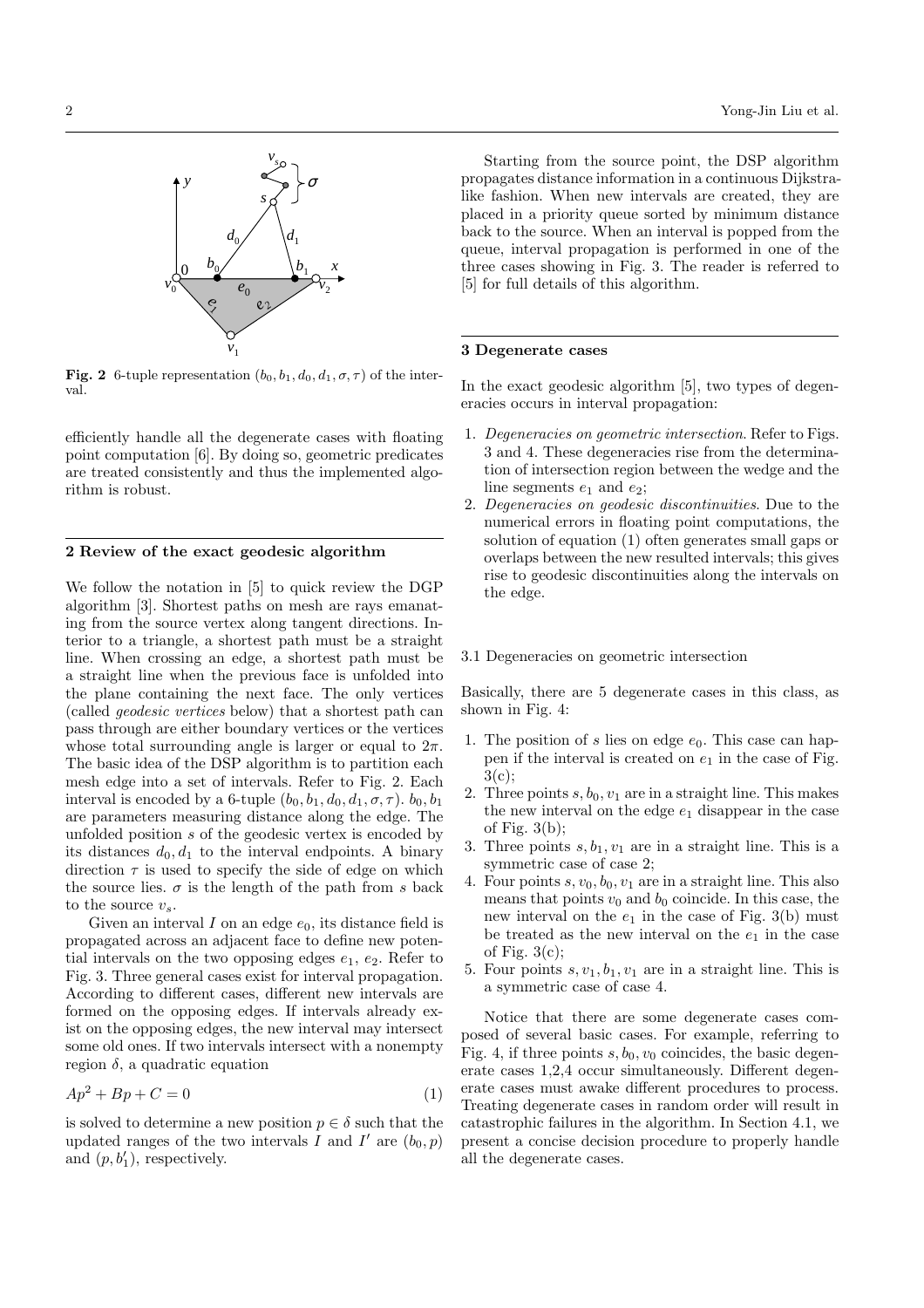

Fig. 3 Interval propagation. (a)One new interval created. (b) Two new intervals created. (c) One new normal interval and two additional intervals (in red) created.



Fig. 4 Degenerate cases on geometric intersection; the shaded area indicates the wedge range of  $b_0 \rightarrow s \rightarrow b_1$ .





Fig. 5 Degeneracies on geodesic discontinuities.

# 3.2 Degeneracies on geodesic discontinuities

After the determination of intersection region between wedge  $b_0 \rightarrow s \rightarrow b_1$  and edges  $e_1, e_2$ , new intervals are created. Refer to Fig. 5. Suppose that a new interval  $I'$ with range  $(I'.b_0, I'.b_1)$  is created on edge e on which there already exists a set of intervals  $I = \{I^0, I^1, \dots\}$ sorted by positions on edge,  $I^{i-1}.b_1 \leq I^i.b_0 < I^i.b_1 \leq$  $I^{i+1}.b_0$ . If the intervals  $I'$  and  $I^i \in I$  have a nonempty intersection region  $\delta = I' \cap I^i$ , a quadratic equation needs to be solved to determine the minimal distance for points in  $\delta$  and update the intervals  $I'$  and  $I^i$  along edge e. Let  $I_{updated} = \{I^0, I^1, \cdots\}$  be the set of updated intervals on e, four degenerate cases may occur:

- 1. Tiny intervals appear in I;
- 2. Two consecutive intervals in I intersects;
- 3. Two consecutive intervals in  $I$  separate by a tiny gap;
- 4. The geodesic distances at the common endpoint of two consecutive intervals are not the same.

Theoretically, if exact arithmetic is used, these cases will not happen or can be regarded as errors. However, in practice, when float-point computation is used and numerical errors are unavoidable, these cases do occur and we regard them as degenerate cases. The solution to handle these degeneracies is presented in Section 4.2.

#### 4 Handling degenerate cases

In geometric algorithms, testing degenerate cases relies heavily on the incidence decisions such as whether a point lies on a line or two points coincide [2]. Incidence decisions contribute to geometric predicates. A predicate is a numerical primitive computation whose value impacts the flow of control of an algorithm. To evaluate predicates with float-point computation, we present a systematic solution in the following subsections. The pseudo-code of the overall algorithm is as follows.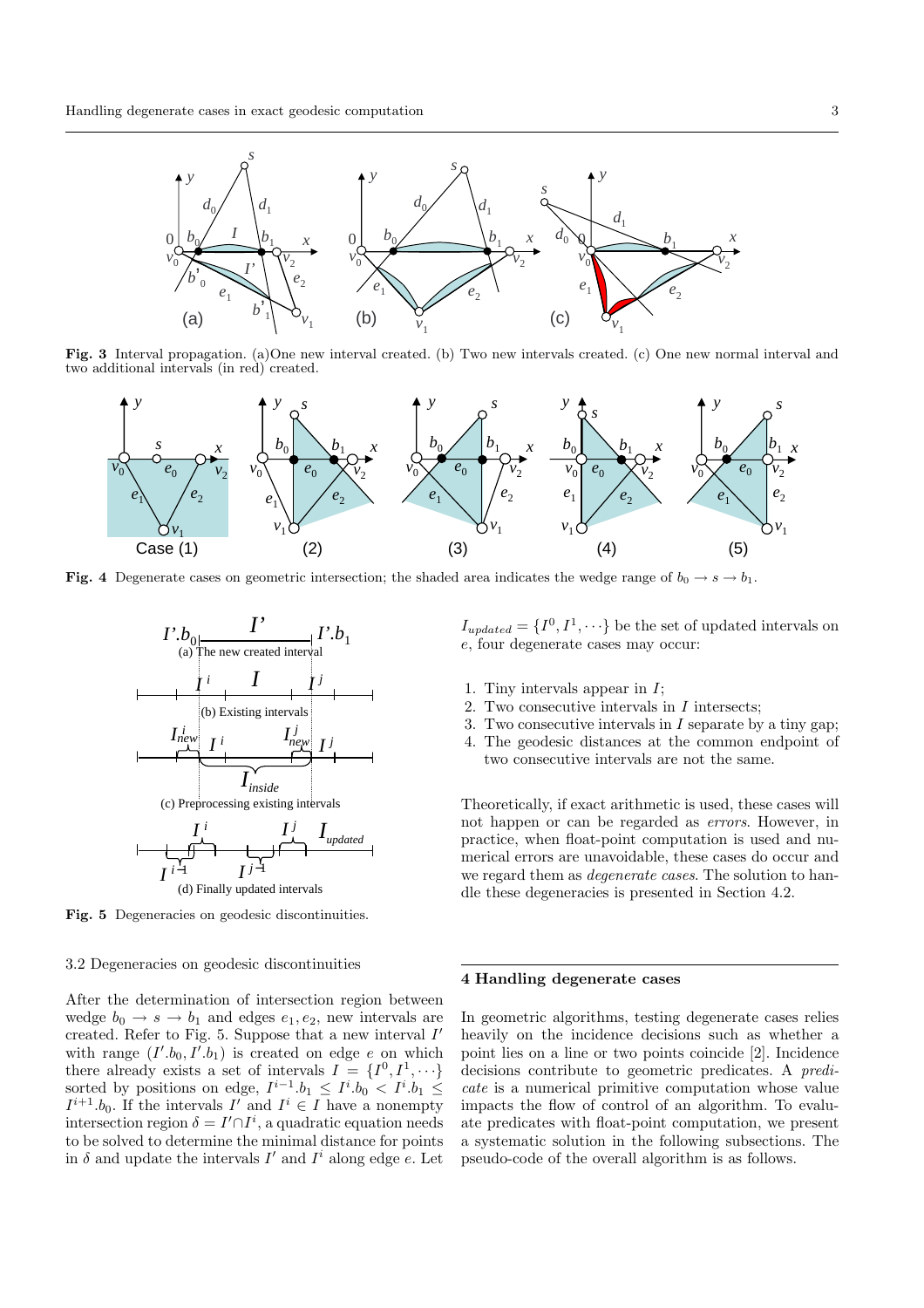

Fig. 6 The flowchart of the decision system to handling degeneracies on geometric intersection.

# Algorithm 1

- 1. Initialize a priority queue  $Q$  with a given
- source point in the mesh;
- 2. while  $Q$  is not empty
- 2.1. pop off the top element q from  $Q$ ;<br>2.2. establish the local system as show establish the local system as shown in fig. 3
- based on  $q = (b_0, b_1, d_0, d_1, \sigma, \tau);$
- 2.3. find the intersection of the wedge  $b_0 \rightarrow s \rightarrow b_1$ and  $e_1, e_2$ ; handle the degeneracies using the solution presented in Sec. 4.1;
- 2.4. update intervals on  $e_1, e_2$  and  $\mathcal Q$  using the solution presented in Sec. 4.2;
- 2.5. if new intervals created
- 2.5.1. add them into  $Q$ ;

4.1 Handling degeneracies on geometric intersection

Suppose that we implement the vector operation in a C++ class. Given a point (or a vector) p,  $p.x, p.y, p.z$ retrieve its three coordinates. p.length() return the value of the vector length.  $p \cdot q$  returns the value of the inner product of two vectors  $p, q, p \times q$  returns the vector of the cross product of p, q.  $abs(c)$  returns the absolute value of c. Denote the machine precision by  $\epsilon$ . Refer to Fig. 3. The following rules consist of incidence decisions:

- If  $(s b_0)$ .length() < ε, points s and b<sub>0</sub> coincide;
- If  $(s b_1)$ .length $() < \epsilon$ , points s and  $b_1$  coincide;
- If  $abs(((s-b<sub>0</sub>)×(b<sub>0</sub>-v<sub>1</sub>)).z) < ε$ , three points s, b<sub>0</sub>, v<sub>1</sub> lie on a straight line;
- If  $((b_1 s) \times (v_1 b_1))$ . $z > \epsilon$ , the vertex  $v_1$  lies right of the wedge and the new interval will be on the  $e_1$ . That means case (a) in Fig. 3 occurs.
- If  $((b_0 s) \times (v_1 b_0))$ .  $z < -\epsilon$ , the vertex  $v_1$  lies left of the wedge and the new interval will be on the  $e_2$ .
- If  $((b<sub>0</sub> s) × (v<sub>1</sub> b<sub>0</sub>))$ .z > ε and  $((b<sub>1</sub> s) × (v<sub>1</sub> b<sub>0</sub>))$  $(b_1)$ ). $z < -\epsilon$ , the vertex  $v_1$  lies inside the wedge formed by two rays  $b_0 - s$  and  $b_1 - s$ . That means case (b) in Fig. 3 occurs;

Given the above rules, our goal is to design a decision procedure that reduce all possible decisions to a set of predicates as few as possible, which also guarantee to output a consist and right decision on choosing the order of different degenerate cases. We present such a nontrivial decision tree in Fig. 6. Given the rules of incidence decisions and the decision tree as shown in Fig. 6, the code that can robustly and consistently handle all the degenerate cases in this class is readily to build.

# 4.2 Handling degeneracies on geodesic discontinuities

Here we present a robust solution to handling degeneracies on geodesic discontinuities. The presented solution may seem unnecessarily complicated at the first glance. However, it not only give us a concise way of programming, but also it makes verification and error estimation possible and easy to realize at each step by providing deterministic status to check. The pseudo-codes handling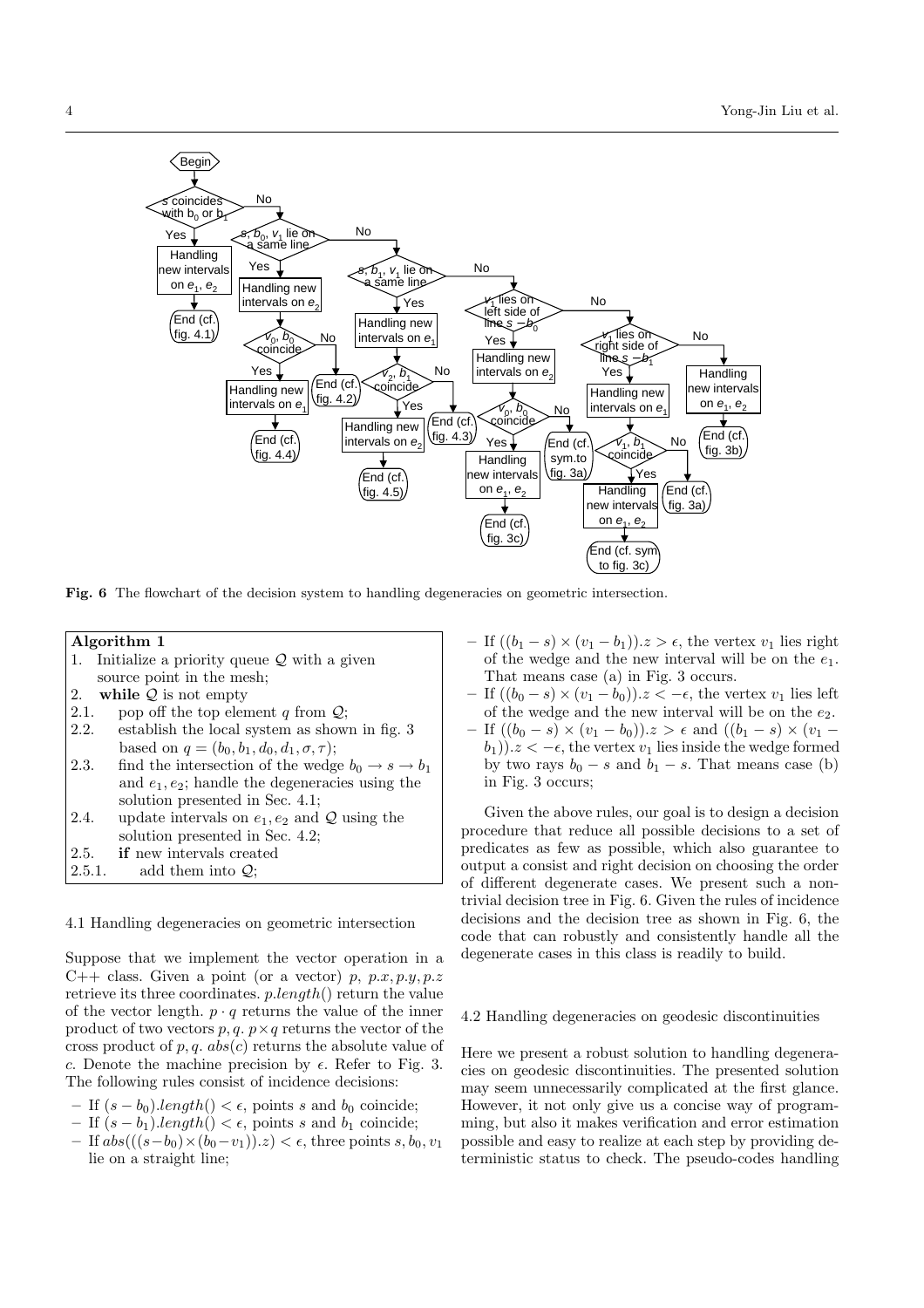degeneracies on geodesic discontinuities (ref. the Step 2.3 in Algorithm 1) are as follows.

| Algorithm 2                                            |  |  |  |  |
|--------------------------------------------------------|--|--|--|--|
| 1. for all $I^i \in I$                                 |  |  |  |  |
| let $interb0 = \max\{I^i.b_0, I', b_0\}$ , and<br>1.1. |  |  |  |  |
| $interb1 = \min\{I^i.b_1, I'.b_1\};$                   |  |  |  |  |
| <b>if</b> interb $0 \lt$ interb1<br>1.2.               |  |  |  |  |
| 1.2.1.<br><b>if</b> $I^i.b_0 \leq$ interb0             |  |  |  |  |
| separate $I^i$ at interb0;<br>1.2.1.1.                 |  |  |  |  |
| let $I_{new}^i = (I^i.b_0, interb0)$ and<br>1.2.1.2.   |  |  |  |  |
| $I^i = (interb0, I^i.b_1);$                            |  |  |  |  |
| insert $I_{new}^i$ into $I$ ;<br>1.2.1.3.              |  |  |  |  |
| 1.2.2.<br><b>if</b> interb1 $\lt Ii$ .b <sub>1</sub>   |  |  |  |  |
| separate $I^i$ at interb1;<br>1.2.2.1.                 |  |  |  |  |
| let $I_{new}^i = (I^i.b_0, interb1)$ and<br>1.2.2.2.   |  |  |  |  |
| $I^i = (interb1, I^i.b_1);$                            |  |  |  |  |
| insert $I_{new}^i$ into $I$ ;<br>1.2.2.3.              |  |  |  |  |
| 2. for all $I^i \in I$ which completely inside $I'$    |  |  |  |  |
| update $I^i$ and $I'$ by solving equation (1);<br>2.1. |  |  |  |  |
| 3. Remove tiny intervals in $I$ ;                      |  |  |  |  |
| 4. Sew small gaps in $I$ ;                             |  |  |  |  |
| 5. In $I$ merge neighbor intervals with the            |  |  |  |  |
| same geodesic vertex;                                  |  |  |  |  |
| (Optional) verification of $I$ if needed.<br>6.        |  |  |  |  |

Given the newly created interval  $I'$  and a set of already existed intervals  $I = \{I^0, I^1, \dots\}$  on edge e, we first process all intervals in  $I$  such that for each interval in  $I$ , it is either completely outside range  $I'$  or completely inside  $I'$ . This process is illustrated in Fig. 5c and Step 1 in Algorithm 2 serves this need.

At Step 2 in Algorithm 2, denote the sorted subset by  $I_{inside}$  whose elements are completely inside the range of the new interval  $I'$ . We update intervals in  $I_{inside}$  in turn. Given  $I_i \in I_{inside}$  and  $I'$ , a quadratic equation is solved. According to the solution,  $I_i = (I_i.b_0, I_i.b_1)$ may disappear or shrink into a smaller interval  $I_{inew}$  =  $(I_{inew}.b_0, I_{inew}.b_1)$ . In the latter case, we divide interval  $I' = (I'.b_0, I'.b_1)$  into two parts, i.e.,  $I'_{new} = (I'.b_0, I_{inew}.b_0)$ and  $I' = (I_{inew}.b_1, I'.b_1)$ , and insert  $I'_{new}$  into I. Then we continue to process  $I_{i+1}$  with I' until all elements in  $I_{inside}$  are processed.

Finally, we get an updated interval set I. It is not difficult to check that given the above rules, the elements in I cannot be intersected to each other. Due to numerical computation, tiny intervals and small gaps may occur. Refer to Fig. 5c and Steps 3,4,5 in Algorithm 2, the following rules handle these degeneracies:

- 1. Detect and remove tiny intervals.  $\forall I_i \in I$ , if  $I_i \cdot b_1$   $I_i.b_0 < \epsilon$ , merge  $I_i$  with  $I_{i-1}$  or  $I_{i+1}$ ;
- 2. Detect and sew small gaps. If  $I_{i+1}.b_0 I_i.b_1 < \epsilon$ , let  $I_{i+1}.b_0 = I_i.b_1$  be the midpoint of the original  $I_{i+1}.b_0$ and  $I_i.b_1;$
- 3. Merge intervals with the same source point. For any pair  $I_i$  and  $I_{i+1}$ , let the unfolded position of geodesic  $\lt \varepsilon$ , merge intervals  $I_i$  and  $I_{i+1}$ .



2000 faces, degeneracy rate 29.33%



5000 faces, degeneracy rate 31.13%



The biggest advantage of Algorithm 2 is the result of every step is predictable and thus code verification is easy to check.

# 5 Results

By handling all the degenerate cases consistently and correctly, the implementation of the exact geodesic algorithm [3, 5] is very robust. In this section, we present some testing examples with the models of various distribution of triangles. In each example, the small green sphere indicates the position of the prescribed source point with which a distance field is built by computing the length of geodesic paths from the source to all other points on meshes. By tracing the gradient of the distance field, a geodesic path from the source to a destination point on mesh is also shown in each example. In all examples shown here, the degeneracy rate is measured by the percentage of degenerate cases over all the cases. Table 1 summarizes the degeneracies tests on all the examples.

vertex be  $s_i$  and  $s_{i+1}$ , respectively. If  $(s_i-s_{i+1})$ .length() lar triangles. On both models, the source and destination In Fig. 7, a head example with two different resolution models is presented. Both models consist of irregupoints are the same and the geodesic paths connecting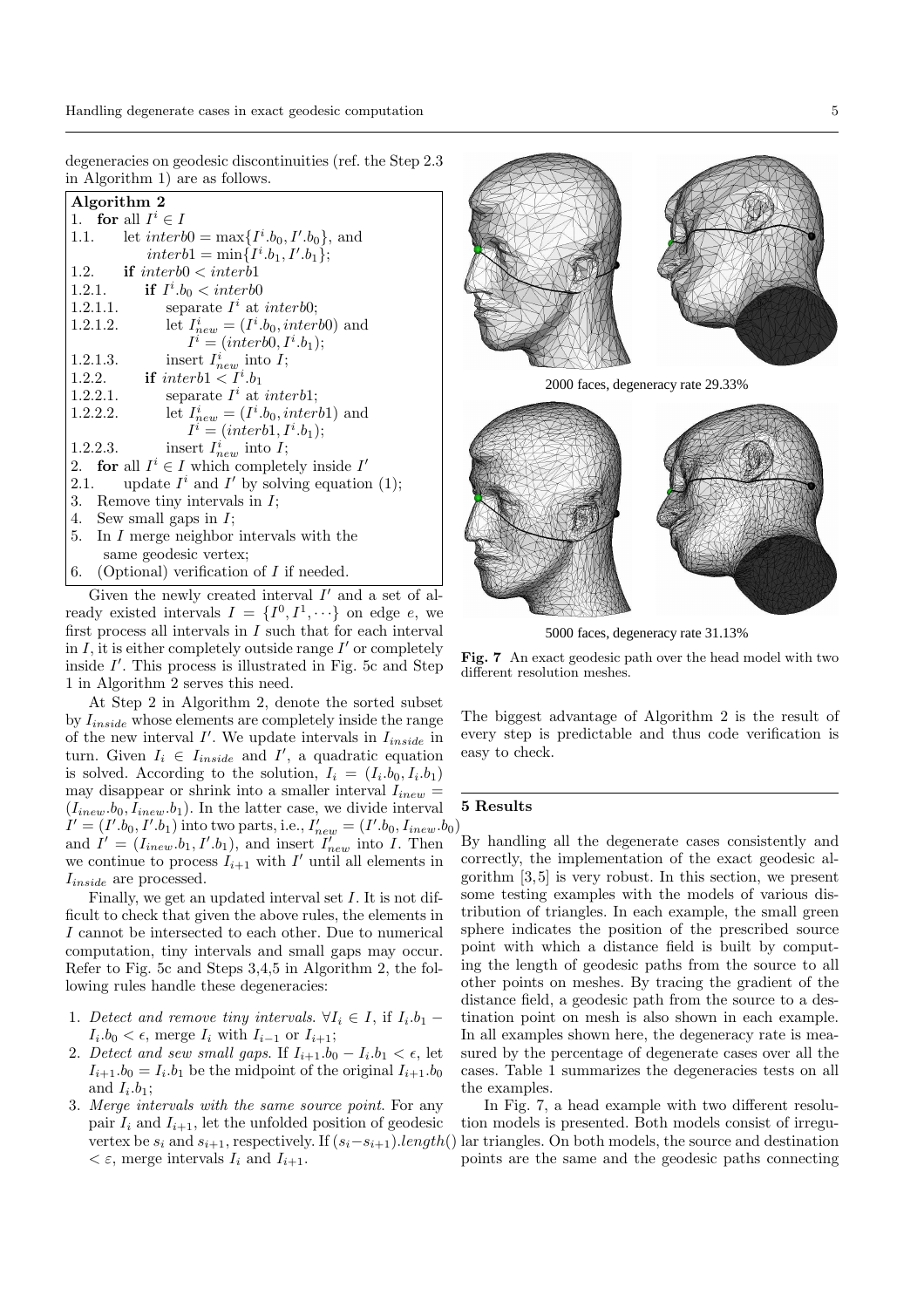| <b>Table 1</b> Degeneracies tests on all the examples; the degener- |
|---------------------------------------------------------------------|
| acy rate is measured by dividing the degenerate cases resulted      |
| from geometric intersection over all the cases.                     |

| model                                             | face num.                                                 | all cases                                                   | degeneracy rate                                                    |
|---------------------------------------------------|-----------------------------------------------------------|-------------------------------------------------------------|--------------------------------------------------------------------|
| fig7a<br>fig7b<br>fig8<br>fig9a<br>fig9b<br>fig9c | 2000<br>5000<br>47415<br>12436<br>11000<br>11774<br>12000 | 8807<br>23221<br>194851<br>49697<br>49028<br>63992<br>49621 | 29.33%<br>31.13%<br>33.25%<br>32.40%<br>29.22%<br>27.96%<br>31.41% |
| fig9d<br>fig9e                                    | 21152                                                     | 82397                                                       | 35.27%                                                             |

them are shown. In Fig. 8, the test is performed on the maxplunck head model. This model possesses different mesh resolution over different regions. On this model, a geodesic path crossing regions of different resolutions is shown. These two examples shows that (1) more smaller the triangles are, more degenerate cases occurs; (2) more irregular the triangle distribution is, more degenerate cases occurs.

We also test the implementation on a diversity of models with arbitrary triangles. Four typical examples are shown in Fig. 9. These examples show that realworld data is likely to contain a large number of degeneracies. By providing a concise and consistent solution to all the degenerate cases, the users may find the technique presented in this paper useful when he/she implements a robust code to compute exact geodesic over triangle meshes.

## 6 Conclusions

Geometric algorithms are sensitive to degeneracies risen from special positions of several incident geometric objects. Although the general technique [1, 4] exists to handle the degeneracies theoretically in any geometric algorithms, certain particular applications permit much more efficient ways to handle degeneracies. In this paper we classify and enumerate all the degenerate cases in the computation of exact geodesics on triangle meshes. Based on the classification, we present a systematic treatment to handle all the degeneracies consistently. We also show by examples that the real-world data is likely to be degenerate. The common users may find the presented technique useful to obtain a robust implementation of the fast exact geodesic algorithm.

#### References

- 1. H. Edelsbrunner, E. Mucke. Simulation of simplicity: a technique to cope with degenerate cases in geometric algorithms.  $ACM$  Trans. Graphics, 1990, 9(1):66-104.
- 2. C. Hoffmann. Robustness in Geometric Computations. Journal of Computing and Information Science in Engineering, 2001,  $1(2):143-155$ .



Fig. 8 The exact geodesics over the maxplunck head model which possesses different resolution over different regions. The code must be robust against large and small triangles simultaneously existed on a single mesh. The degeneracy rate of this model is 33.25%.

- 3. J. Mitchell, D. Mount, C. Papadimitriou. The discrete geodesic problem.  $SIAM J. Comput.$ , 1987, 16(4):647-668.
- 4. K. Sugihara, M. Iri, H. Inagaki, T. Imai. Topologyoriented implementation – an approach to robust geometric algorithms.  $Algorithmica$ ,  $2000$ ,  $27(11):5-20$ .
- 5. V. Surazhsky, T. Surazhsky, D. Kirsanov, S. Gortler, H. Hoppe. Fast exact and approximate geodesics on meshes. ACM SIGGRAPH 2005, pp. 553-560.
- 6. J. Zachary. Introduction to Scientific Programming, Santa Clara, CA : TELOS, 1998.